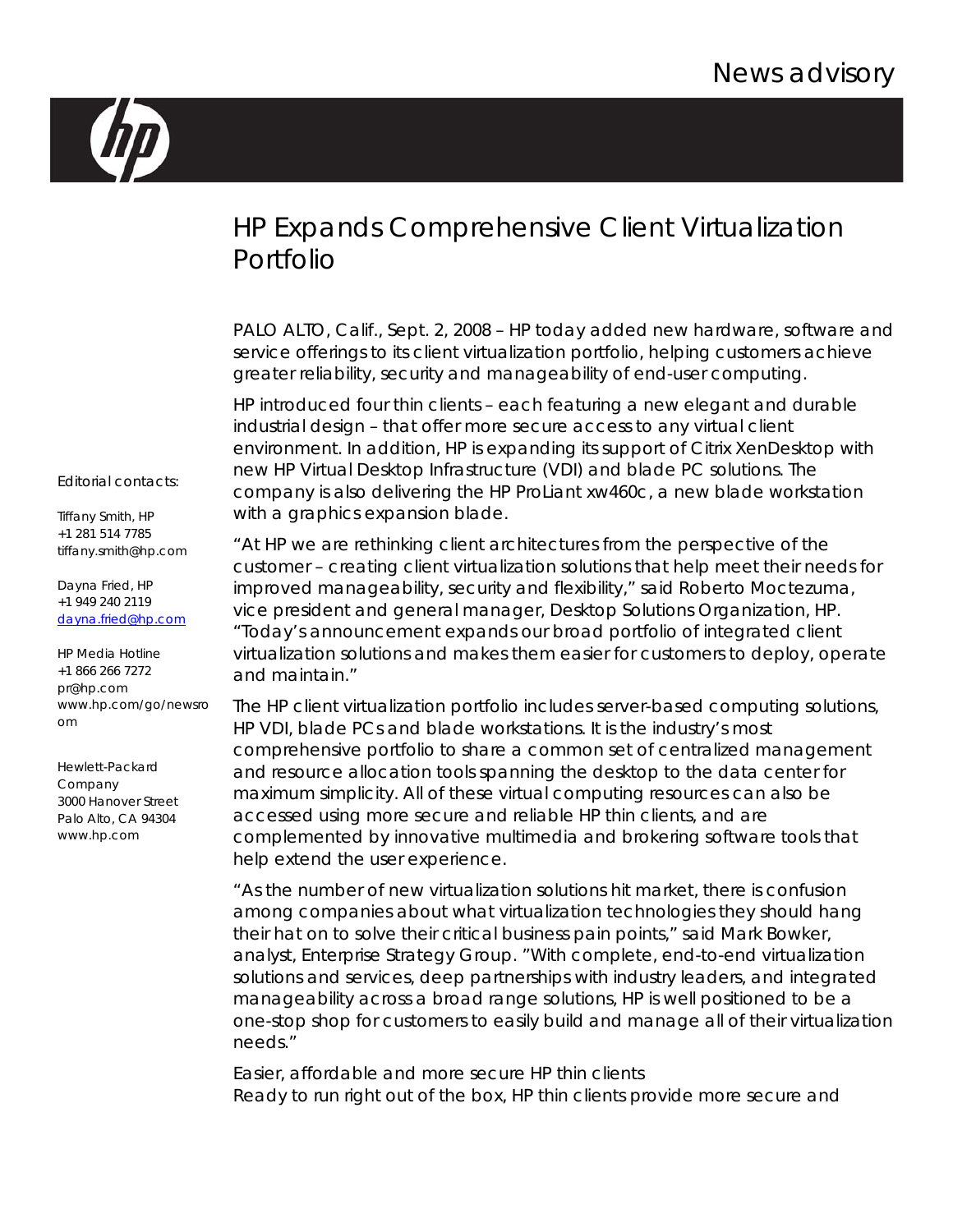reliable access to any client virtualization solution. With no moving parts or local hard drive, HP thin clients require little to no maintenance, keep critical business data in the safety of the data center, and can reduce energy consumption by as much as 60 percent over a traditional PC when used in a virtualized client environment.

The new HP thin clients feature HP DuraFinish, an attractive, scratch-resistant surface that protects the finish from normal wear and tear, to help keep the client looking newer, longer. Expected to be available in October, the new systems also provide an enhanced user experience through expanded multimedia features, enhanced brokering capabilities, greater performance and expanded management support.

- HP t5145 Thin Client manages and supports efficient Independent Computing Architecture (ICA) and Remote Desktop Protocol (RDP) network connections to virtual environments. Featuring the HP ThinConnect operating system, it can be used in an idle mode that keeps all settings secured in the data center until the user logs on.
- HP t5540 Thin Client offers connectivity to Microsoft Windows®, mainframes and basic web applications, as well as terminal emulation, dual-monitor and widescreen support for task-oriented workers. The Windows CE-based t5540 is designed for more secure and convenient access to traditional Terminal Services/Citrix solutions, HP VDI, blade PCs and workstations.
- HP t5545 Thin Client provides access to Windows, Citrix application delivery infrastructure, mainframes, midrange servers, UNIX®/Linux hosts and web applications. The HP ThinPro operating system, Firefox browser, terminal emulation, native dual-monitor support and support for the most common brokers make this ideal for mainstream business use.
- HP t5630 Thin Client features Microsoft Windows XP Embedded operating system combined with a full-featured browser, Add/Remove Programs utility, Enhanced Write Filter, Symantec Endpoint Protection, and terminal emulation, native dual-monitor and widescreen support. It is the optimum choice for business environments requiring a cost-effective thin client with flexibility and power.

One-stop shop for quick and simple Citrix XenDesktop deployments HP is expanding its portfolio of HP VDI and blade PC solutions with new products and services based on Citrix XenDesktop. HP VDI with Citrix XenDesktop is based on HP ProLiant iVirtualization featuring Citrix XenServer. HP ProLiant iVirtualization lets customers start up a virtualized platform in minutes straight out of the box, eliminating tedious set-up tasks. HP ProLiant servers with the HP integrated Citrix XenServer include the ProLiant Virtual Console, which gives console access to every virtual machine (up to nine at once) along with a single-server configuration and set-up wizard.

HP VDI with Citrix XenDesktop will be available in Standard, Advanced and Enterprise editions, and is designed to enable everything from smaller, entrylevel implementations to enterprise-wide desktop delivery. Customers can also choose Microsoft Hyper-V as the hypervisor component for the VDI solution and

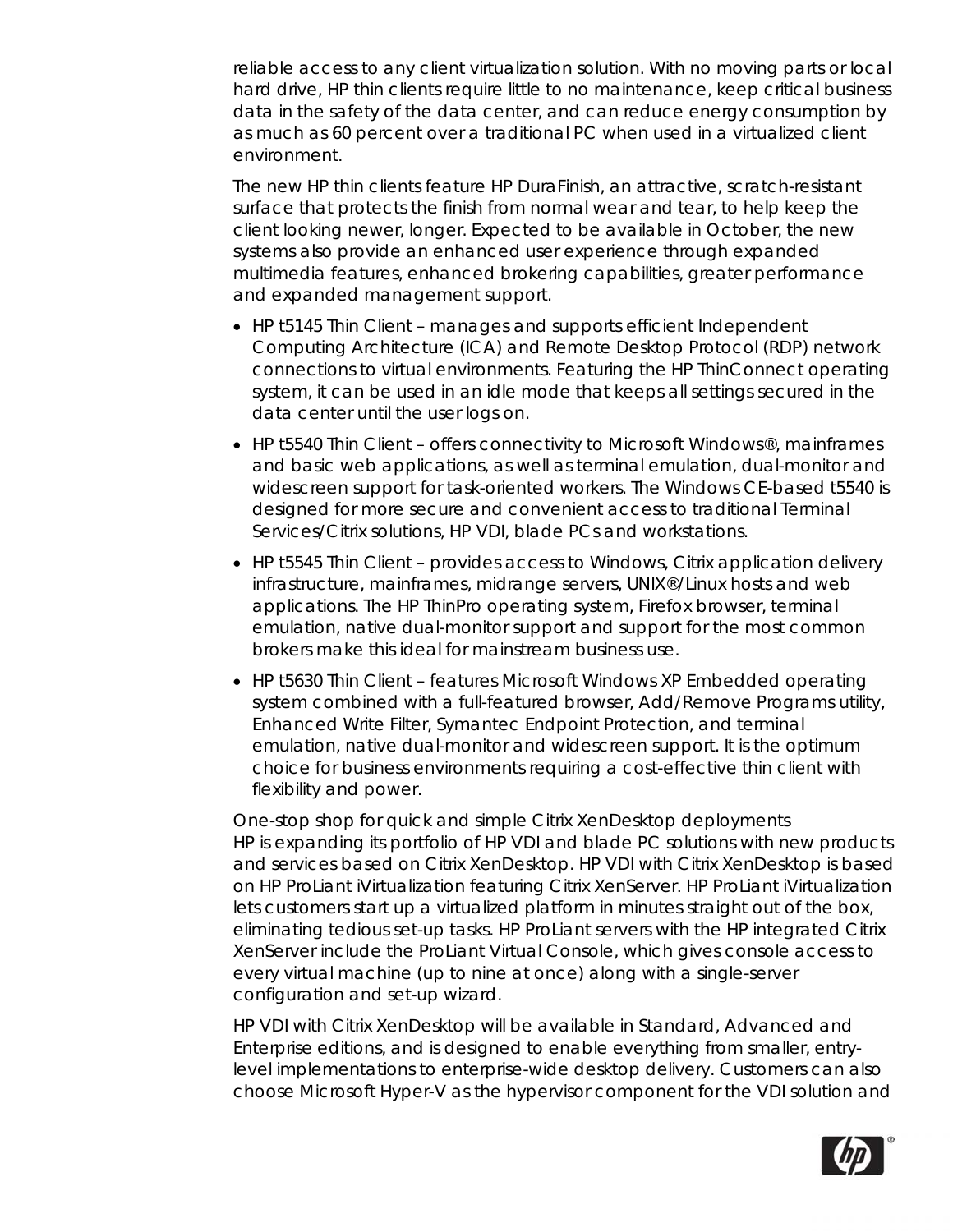still get all the desktop delivery benefits of XenDesktop. The new solution joins HP's VDI portfolio, which also includes solutions based on VMware software.

New VDI Services supporting Citrix XenDesktop will help customers assess the requirements to build a strategy around and determine the business value of a virtualized desktop environment. These services enable customers to implement the right solution and provide a smooth and rapid transition to virtualization.

Additionally, customers can purchase and receive support from HP for all components of the solution, including virtualization-ready HP ProLiant and HP BladeSystem servers, HP StorageWorks storage, management, virtualization software, and HP thin client access devices. These services provide efficient, ongoing operations, freeing up staff to focus on business innovation.

HP blade PCs and thin clients are verified "Citrix Ready" for use within Citrix XenDesktop environments. HP blade PCs provide end users a one-to-one connection with a dedicated blade PC located in the data center, delivering an optimal computing experience at radically improved economics for knowledge workers who require a broad range of application support and a rich graphics experience.

The expansion of XenDesktop support across HP's client virtualization offerings provides customers an even more flexible and streamlined architecture for users working from remote locations, and helps ensure high-speed application delivery across a virtual infrastructure. It also helps ensure compatibility and support across the portfolio. Additional information can be found at [www.hp.com/go/vdi/citrix.](http://www.hp.com/go/vdi/citrix)

## Next-generation workstation infrastructure

For power computing users, the HP ProLiant xw460c Blade Workstation provides more secure, easily managed data center workstation computing for the financial trading, public sector, mechanical computer-aided design (MCAD), and oil and gas segments.

Further expanding the graphics capability of HP's blade workstation offerings, the xw460c now supports the full range of graphics capability from the professional 2D NVIDIA Quadro FX 770M graphics (up to 4-display support per blade), the midrange NVIDIA FX 3600M graphics and the high end NVIDIA Quadro FX 5600 PCIe graphics. The high end graphics take advantage of HP's new Graphics Expansion Blade, which allows the latest PCIe workstation graphics cards to be used by HP Blade Workstation customers.

These new graphics capabilities combined with expanded memory footprint support (for up to 64 gigabytes per blade) and enhanced HP Remote Graphics Software performance enables customers to visualize large models with uncompromised workstation-class performance.

## About HP

HP, the world's largest technology company, provides printing and personal computing products and IT services, software and solutions that simplify the technology experience for consumers and businesses. HP completed its acquisition of EDS on Aug. 26, 2008. More information about HP (NYSE: HPQ) is available at <http://www.hp.com/>.